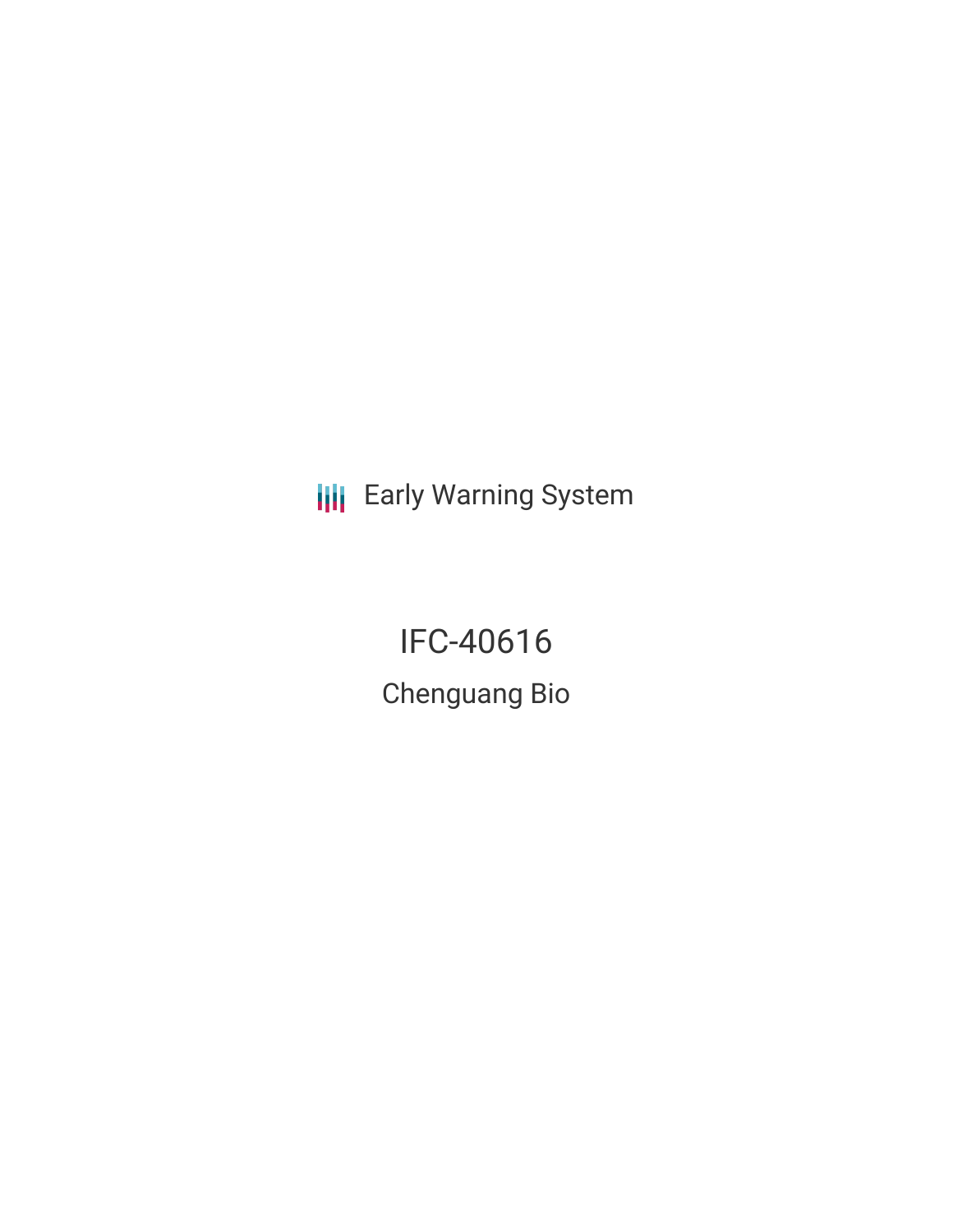## **Quick Facts**

₩

| <b>Countries</b>               | China                                                       |
|--------------------------------|-------------------------------------------------------------|
| <b>Specific Location</b>       | The company's headquater is based in Handan, Hebei province |
| <b>Financial Institutions</b>  | International Finance Corporation (IFC)                     |
| <b>Status</b>                  | Proposed                                                    |
| <b>Bank Risk Rating</b>        | B                                                           |
| <b>Borrower</b>                | CHENGUANG BIOTECH GROUP CO LTD                              |
| <b>Sectors</b>                 | Agriculture and Forestry                                    |
| <b>Investment Type(s)</b>      | Grant                                                       |
| <b>Investment Amount (USD)</b> | \$30.00 million                                             |
| <b>Project Cost (USD)</b>      | $$40.00$ million                                            |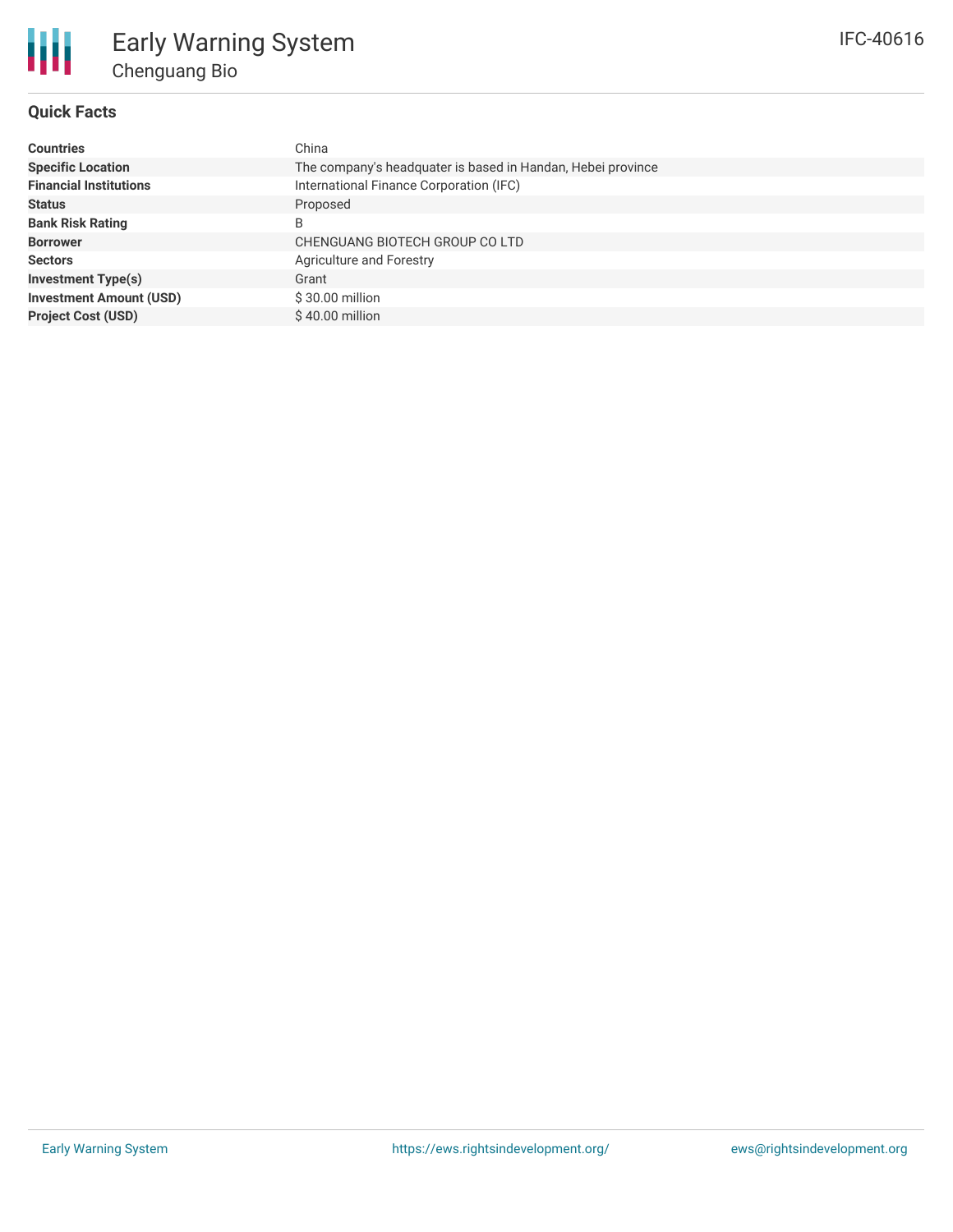

## **Project Description**

The objective of the proposed investment of up to US\$30 million for Chenguang Biotech Group Co., Ltd. (Chenguang" or the "Company") is to support the company's permanent working capital needs to increase production. Chenguang is a leading producer of natural, plant-based food extracts and additives in China.

The Company currently sources raw materials from Xinjiang Province, China and Andhra Pradesh, India, and is looking to expand its sourcing footprint to Africa, which is the subject of an IFC advisory engagement. Chenguang is headquartered in Hebei Province and is listed on the Shenzhen Stock Exchange with a market capitalization of US\$700 million.

The Company uses plant-based inputs including paprika, capsicum, marigold to extract flavoring and coloring ingredients for the food industry as well as active substances for pharmaceutical use. Chenguang's procurement of plant-based inputs provides an invaluable market access for farmers in its supply chain. The company has historically relied on short-term loans for its financing needs and is seeking a long-term loan from IFC to help strengthen its balance sheet and support growth in China as well as in India.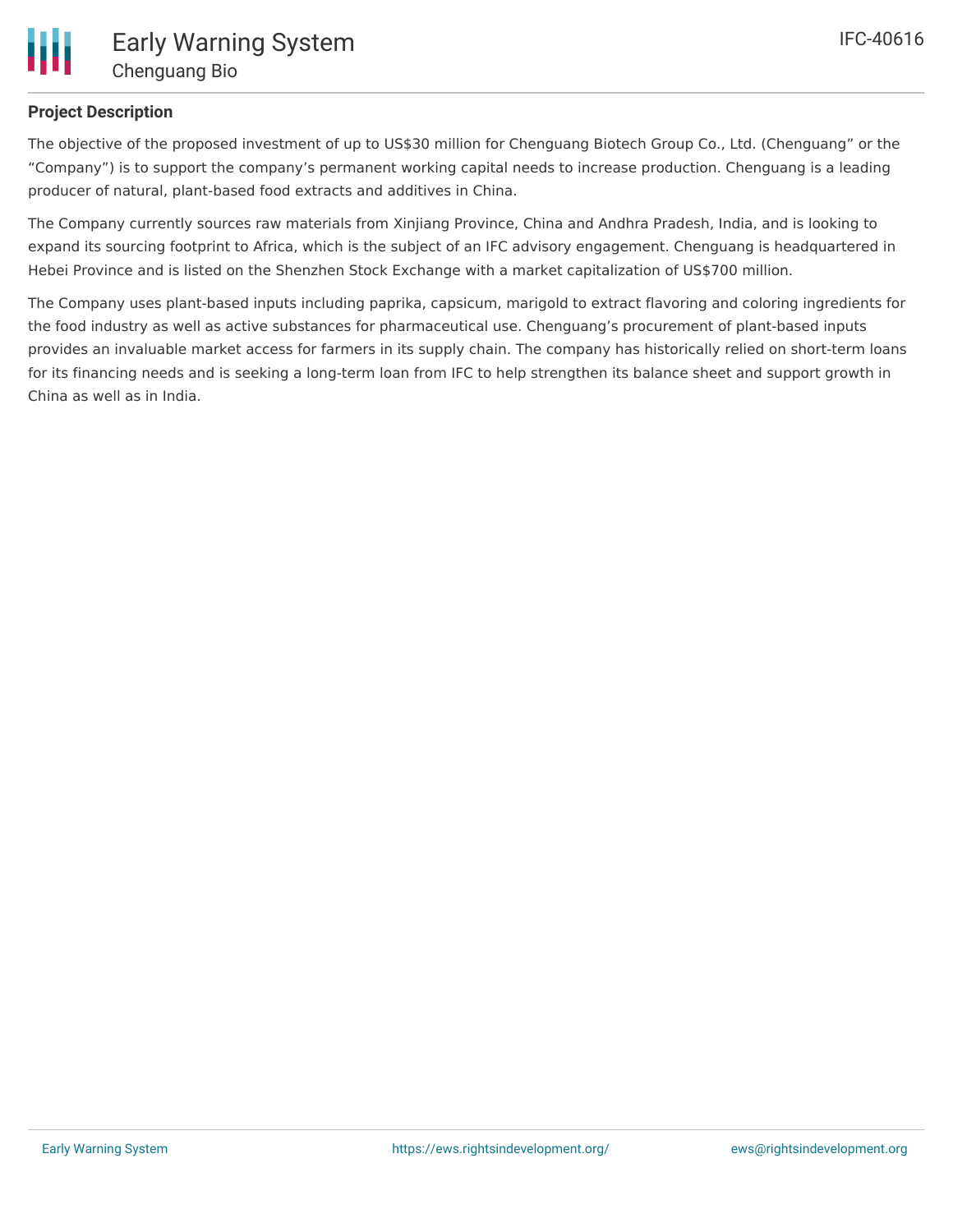

**Early Warning System Project Analysis**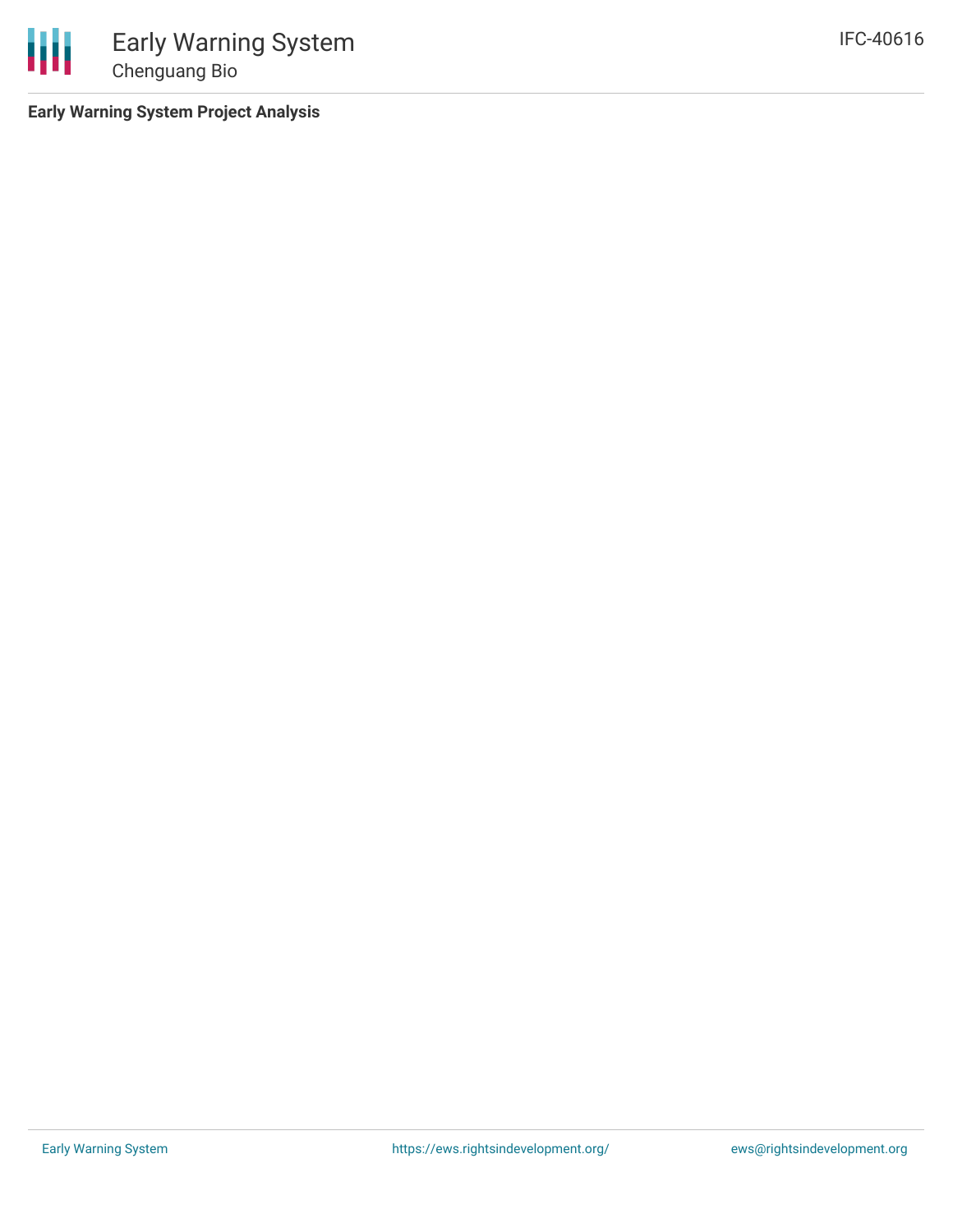

#### **Investment Description**

• International Finance Corporation (IFC)

The total Project cost is around US\$30-40 million and IFC investment is an up to US\$30 million equivalent.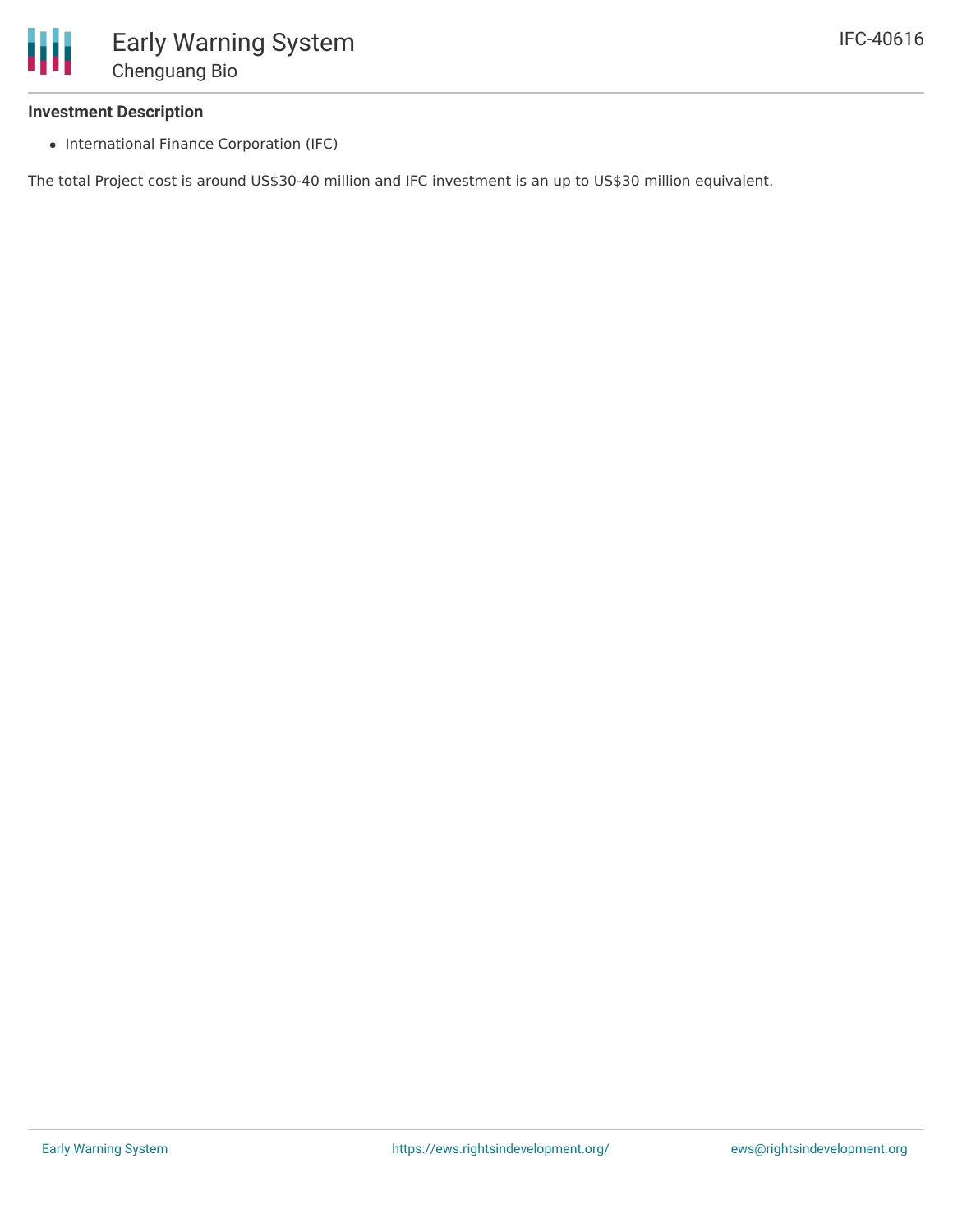

## **Private Actors Description**

Mr. Lu Qingguo, Chairman, Founder and General Manager, is the largest shareholder of Chenguang with a shareholding of 18.58%. He is an executive council member of the China Food Additives and Ingredients Association. He has over 20 years of industry experience in the natural extracts space.

Chairman Lu Qingguo owns 18.58% of Chenguang and his wife, Ms. Li Yuezhai (board member of the Company) holds 4.17%. 13 senior management team members own 5.35%. The remaining shares are owned by public investors.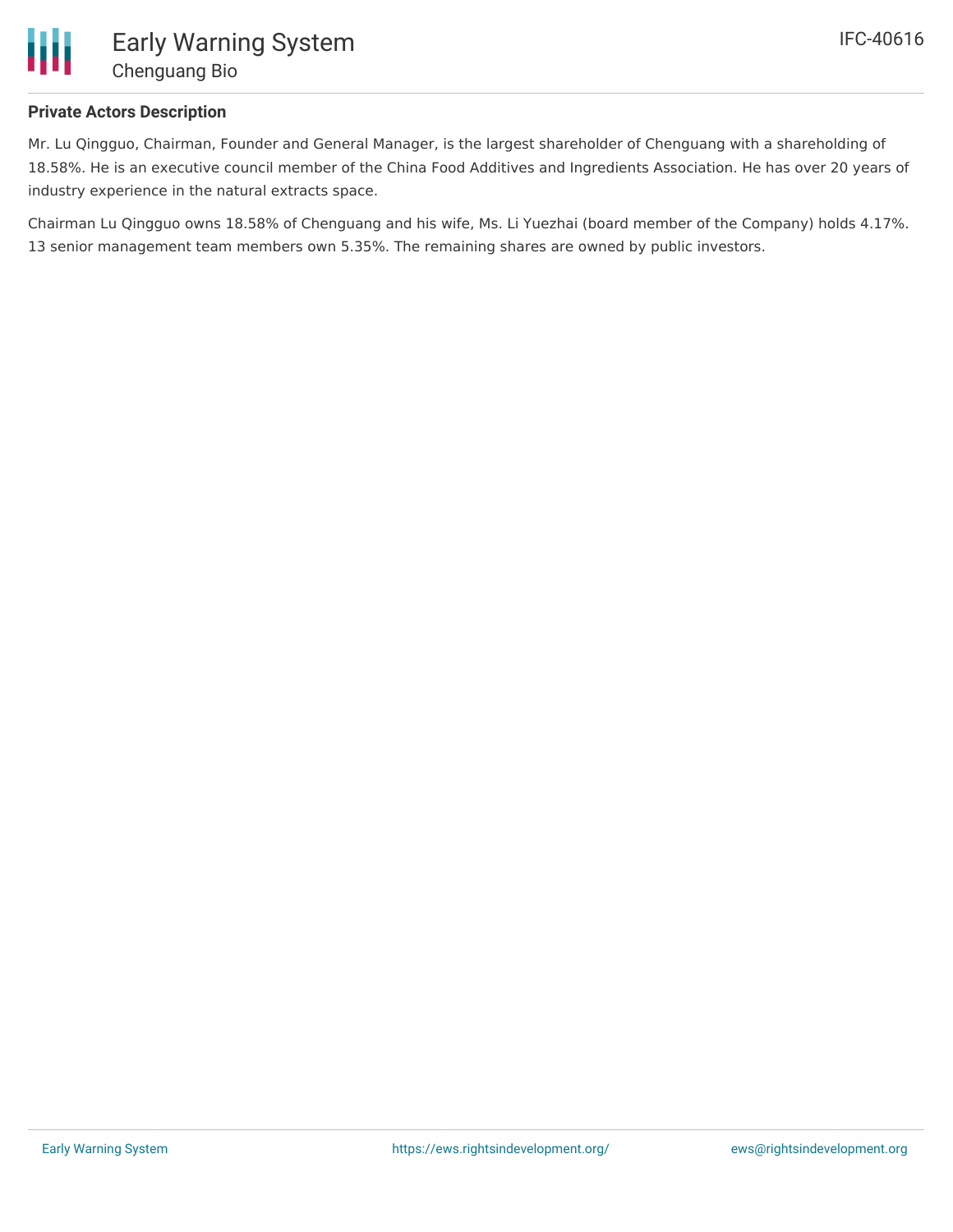

# Early Warning System Chenguang Bio

| IFC-40616 |
|-----------|
|-----------|

| <b>Private Actor 1</b> | <b>Private Actor</b><br>Role | <b>Private Actor</b><br>Sector | <b>Relation</b> | <b>Private Actor 2</b>         | <b>Private Actor</b><br>2 Role | <b>Private Actor</b><br>2 Sector |  |
|------------------------|------------------------------|--------------------------------|-----------------|--------------------------------|--------------------------------|----------------------------------|--|
|                        |                              |                                | $\sim$          | Chenguang Biotech Group Co Ltd | Client                         |                                  |  |